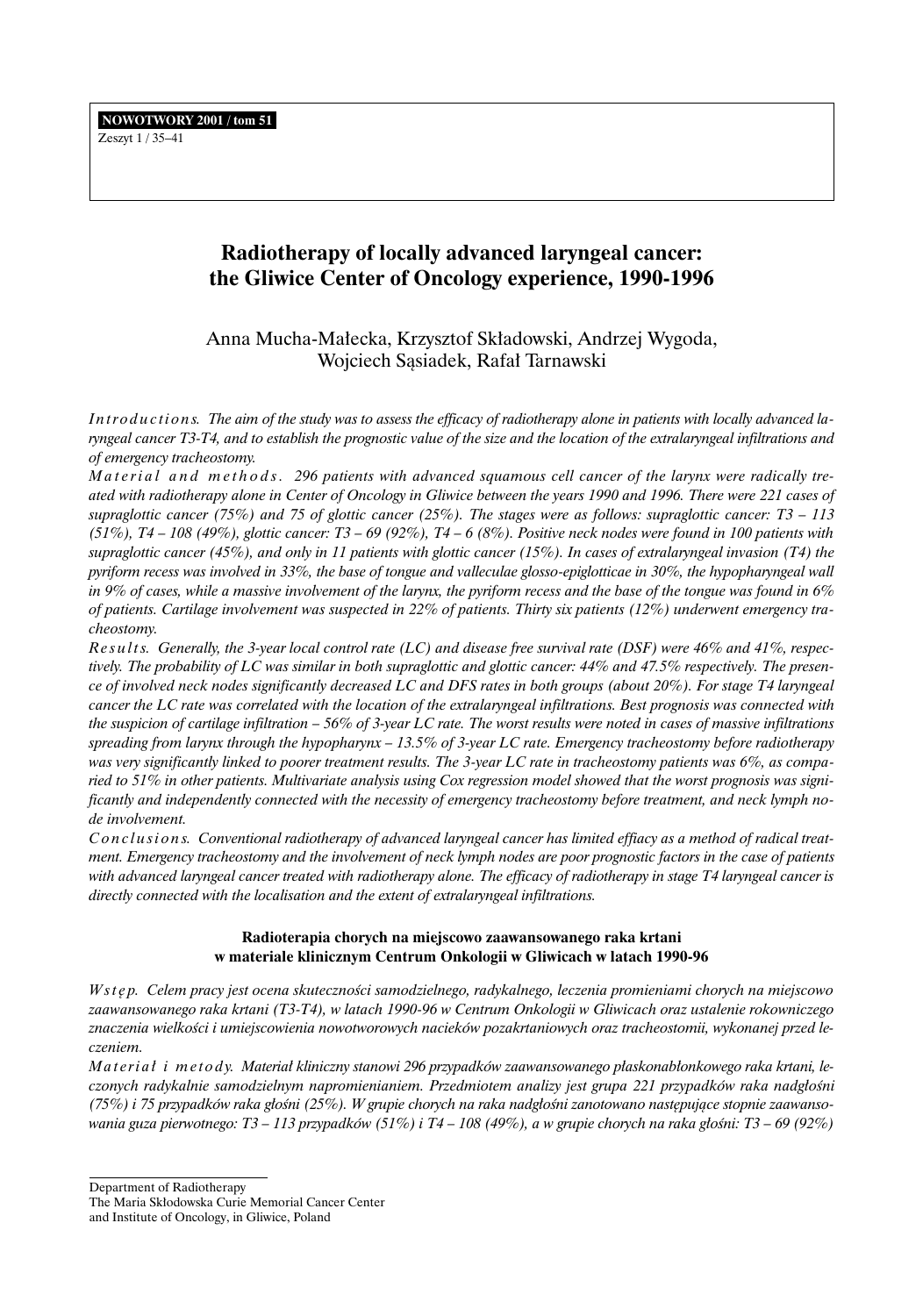*i T4 – 6 (8%). U 100 chorych (45%) na raka nadgłośni stwierdzono obecność przerzutów do regionalnych węzłów chłonnych szyi, natomiast przerzutowo zaj´te w´z∏y ch∏onne w przypadku raka g∏oÊni zanotowano u 11 chorych (15%). W przypadkach naciekania raka poza krtań (T4) najczęściej był zajęty zachyłek gruszkowaty – 37 chorych (33%), prawie równie często dołek* językowo-nagłośniowy i nasada języka – 34 chorych (30%); nacieki ścian gardła dolnego zanotowano u 10 chorych (9%), roz*ległe nacieki, szerzące się od zachyłka gruszkowatego do nasady języka, zanotowano u 7 chorych (6%). U 26 chorych* (22%) podejrzewano naciekanie zrębu chrzęstnego krtani. W 36 przypadkach (12%) z powodu duszności wykonano trache*ostomi´ przed rozpocz´ciem leczenia.*

*W y n i k i. Ogó∏em w 3-letnim okresie obserwacji wyleczenie miejscowe zanotowano w 46% przypadków, a prze˝ycie bezob*jawowe w 41%. Odsetek miejscowego wyleczenia raka krtani dla obydwu lokalizacji był podobny i wynosił: 44% dla piętra gór*nego i 47,5% dla piętra środkowego krtani. Przerzutowo zajęte węzły chłonne szyi w sposób statystycznie znamienny obniżajà odsetek wyleczeƒ miejscowych i prze˝yç bezobjawowych w obydwóch stopniach zaawansowania o oko∏o 20%. W przypadku raka krtani o zaawansowaniu T4 wyleczenie miejscowe zale˝a∏o od lokalizacji i wielkoÊci nacieku pozakrtaniowego. Najlepsze rokowanie było związane z podejrzeniem naciekania zrębu chrzęstnego krtani i wynosiło 56% 3 letnich wyleczeń miejscowych, najgorsze wyniki leczenia zanotowano w przypadku rozległych nacieków, szerzących się z krtani poprzez gardło* dolne do gardła środkowego, 13,5% 3-letnich wyleczeń miejscowych. Konieczność wykonania tracheostomii przed radiotera*pià by∏a znamiennie zwiàzana z najgorszymi wynikami leczenia, 3-letnie wyleczenie miejscowe u chorych z tracheostomià wynosi∏o 6% w porównaniu do 51% u chorych bez tracheostomii. Analiza wieloczynnikowa wykaza∏a, ˝e na z∏e rokowanie w wysoce znamienny i niezale˝ny sposób wp∏ywa tracheostomia wykonana przed leczeniem oraz obecnoÊç przerzutów w regionalnych w´z∏ach ch∏onnych.*

*W n i o s k i. Konwencjonalna radioterapia chorych na zaawansowanego raka krtani jest metodà leczenia o ograniczonej sku*teczności. Na wyniki leczenia w sposób statystycznie znamienny wpływa obecność przerzutów w regionalnych węzłach chłonnych oraz tracheostomia wykonana przed leczeniem. Skuteczność leczenia raka krtani o zaawansowaniu T4 jest ściśle związana z lokalizacją i wielkością nacieków pozakrtaniowych.

**Key words:** advanced laryngeal cancer, radiotherapy **S∏owa kluczowe:** zaawansowany rak krtani, radioterapia

## **Introduction**

Laryngeal cancer is the most common cancer of the head and neck region, accounting for approximately 6% of all malignancies. The methods of treatment are either surgery or radiotherapy alone or surgery followed by postoperative radiotherapy. Radiotherapy alone is a recognized method of treatment for stage I and II laryngeal cancer, allowing to achieve results comparable to surgery and, at the same time, ensure voice preservation [1, 2]. In such patients surgery is used only as a "salvage" procedure for the recurrences after radiotherapy. Surgery is recommended for stages III and IV laryngeal cancer. In cases with significant risk of recurrence surgery is combined with radiotherapy [3-6]. In these patients radiotherapy alone is applied only when the patient does not consent or is unsuitable for surgery. Patients not suitable for surgery due to the advanced stage of the disease are irradiated palliatively. In some of these cases attempts of radical radiotherapy are also made.

Results of treatment with radiotherapy alone in advanced laryngeal cancer are generally worse than the results achieved with surgery followed by radiotherapy. However, as a group these patients are clinically heterogenous in term of radiocurability – a review of literature shows a wide range of cures, ranging from 10% to even 80% [2, 3, 7]. Such results suggest the possibility of the influence of many prognostic factors. Apart from those well known, such as clinical stage and type of infiltration (egzophytic, endophytic), a very important prognostic factor is also the primary location of the cancer within the larynx. Supraglottic carcinomas usually do not keratinize or are poorly differentiated  $(G2 - 3)$ , and generally grow more aggressively than glottic carcinomas [8, 9].

Glottic carcinomas usually keratinize, are well differentiated (G1), and grow less aggressively [10, 11]. The purpose of this study is to assess the efficacy of radiotherapy alone in patients with locally advanced laryngeal cancer T3 – T4 treated between the years 1990 and 1996 at the Centre of Oncology in Gliwice, and to establish the prognostic value of the size and location of extralaryngeal infiltrations and of emergency tracheostomy.

### **Material and methods**

Two hundred ninety six patients with advanced squamous cell cancer of the larynx were radically treated with radiotherapy alone at the Centre of Oncology in Gliwice between the years 1990 and 1996 (31% of all laryngeal cancers irradiated in this period of time); the characteristics of patients is presented in Table I. Two groups: 221 patients with supraglottic cancer (75%) and 75 patients with glottic cancer (25%) were analysed. No cases of infraglottic cancer were observed during this time.

In 36/296 cases (12%) emergency tracheostomy was performed before the onset of tretment because of dyspnea of these, 27 cases were supraglottic and 9 glottic.

In a majority of cases (70%), the performance status at the onset of treatment was assessed as very good (ZUBROD 0). The performance status of the remaining patients was pronounced as good (ZUBROD  $1 - 28\%$ ) or medium (ZUBROD 2).

Clinical staging was established according to TNM UICC from 1984. Tables II and III show the size of primary tumor (T)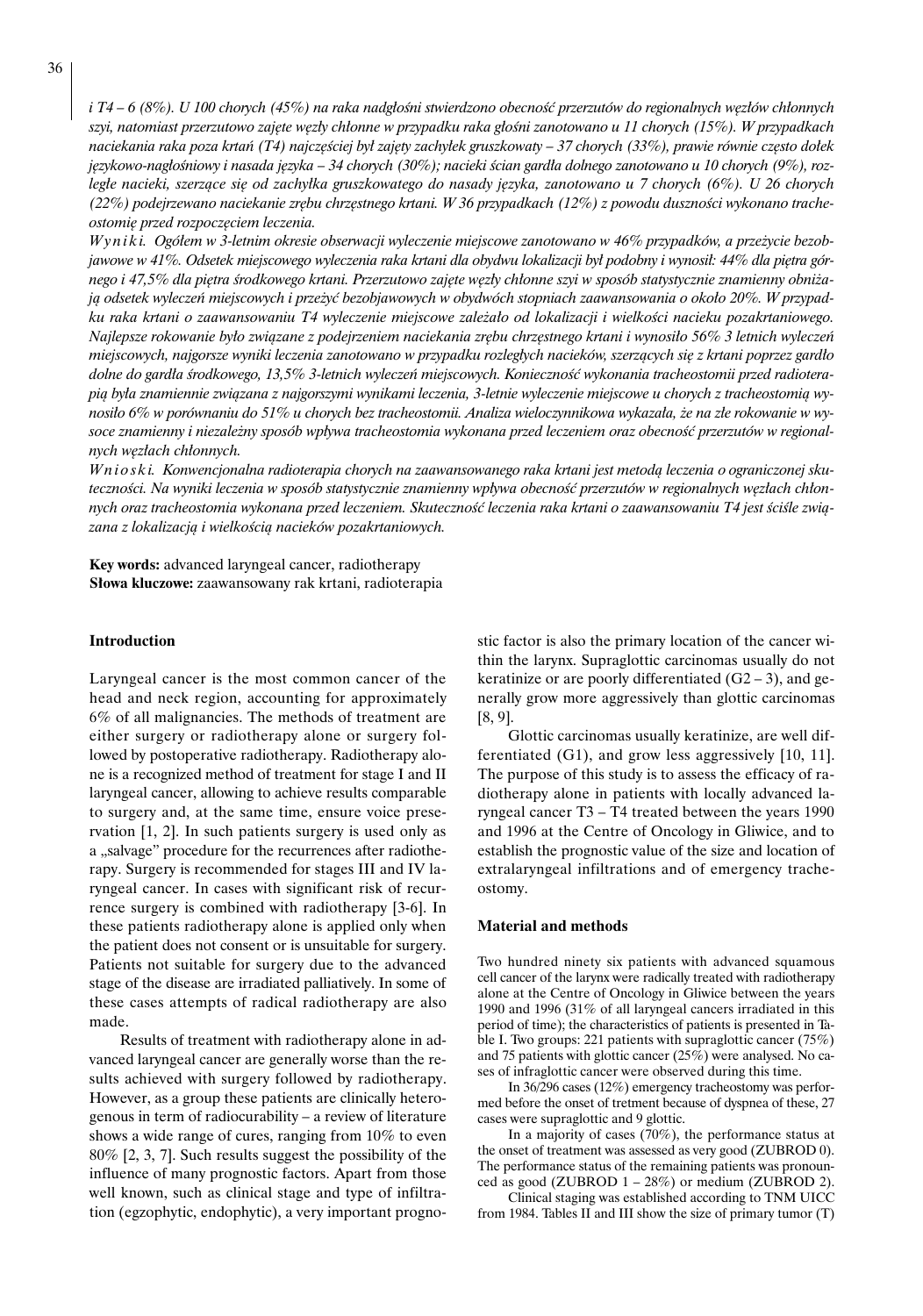**Tab. I. The characteristics of patients**

|                             | Category         | Number of patients $(\% )$ |              |
|-----------------------------|------------------|----------------------------|--------------|
|                             |                  | Supraglottis               | Glottis      |
| Sex                         | M                | 197 (89%)                  | 73 (97%)     |
|                             | F                | 24 $(11\%)$                | 2(3%)        |
| Age                         | median           | 57 years                   | 59 years     |
|                             | minimum          | 33                         | 35           |
|                             | maximum          | 86                         | 80           |
| Extent of primary tumor     | T <sub>3</sub>   | 113 $(51%)$                | 69 $(92%)$   |
|                             | T <sub>4</sub>   | 108 $(49%)$                | 6(8%)        |
| Neck lymph nodes            | N <sub>0</sub>   | 121 $(54%)$                | 64 (85.5%)   |
|                             | N1               | 44 (21%)                   | 7(9%)        |
|                             | N <sub>2</sub>   | 48 (22%)                   | 3 $(4%)$     |
|                             | N <sub>3</sub>   | 8(3%)                      | $1(1.5\%)$   |
|                             | $N+$             | 100 $(46\%)$               | 11 $(14.5%)$ |
| Tracheostomy                | yes              | 27(12%)                    | 9(12%)       |
|                             | no               | 194 (88%)                  | 66 (88%)     |
| Performance status (ZUBROD) | $\boldsymbol{0}$ | 153 (69%)                  | 54 (72%)     |
|                             | 1                | 63 (29%)                   | 20(27%)      |
|                             | $\overline{2}$   | 5(2%)                      | 1(1%)        |

and neck node involvement (N) in patients with supraglottic and glottic cancer, respectively. There were  $160 (54%)$  stage III and 136 (46%) stage IV cases.

The size of the primary tumor was as follows: supraglottic cancer T3 – 113 (51%), T4 – 108 (49%), glottic cancer T3 – 69  $(92\%)$ , T4 – 6 (8%). Positive neck nodes were found in 100 patients with supraglottic cancer (45%), and only in 11 patients with glottic cancer (15%). In a majority of cases they were staged as N1 and N2 (21% and 22% for supraglottic cancer and 9% and 4% for glottic cancer respectively) (Table II and III).

In cases of extralaryngeal infiltration (T4) the piriform recess was involved – in 37 cases (33%), the base of tongue and valleculae glosso-epiglotticae in 34 cases (30%), and the hypopharyngeal wall in 10 (9%). Massive involvement of the piriform recess, the valleculae glosso-epiglotticae and the base of the tongue was found in 7 cases (6%). Cartilage involvement was suspected on clinical examination in 26 cases (22%).

All patients were irradiated using a Cobalt 60 unit with two contralateral fields including the primary tumor and the involved neck nodes. The total dose depended on the size of the primary tumor ranging from 60 Gy to 78 Gy (mean 66.8 Gy) and was conventionally fractionated. Metastatic neck nodes situated inside the fields including the primary tumor were irradiated with a fraction dose, which on the level of the node, was comparable to the fraction dose in the region of the primary tumor (the difference not exceeding 5%). The remaining neck nodes (outside the fields including primary tumor) were irradiated with an additional field matched individually. In cases of persistent, enlarged neck nodes (N2-3) a boost dose of about 10 Gy was given using the shrinked field technique. Clinically uninvolved neck nodes were electively irradiated to a total dose of 50 Gy given at a depth of 2.5 cm. The total treatment time ranged widely from 39 to 103 days (mean: 49 days).

Three criteria evaluating the efficacy of treatment were: 3- -year local control (LC), disease free survival (DFS) and overall survival (OS). All these parameters were estimated with the Kaplan-Meier method. The differences in survival dependant

**Tab. II. The extent of primary supraglottic tumor (T) and neck lymph nodes involvement (N)**

| Extent of primary<br>tumor | Neck nodes involvement<br>(number of patients) |               |                |            |               |  |  |
|----------------------------|------------------------------------------------|---------------|----------------|------------|---------------|--|--|
|                            | $_{\rm N0}$                                    | N1            | N <sub>2</sub> | N3         | TOTAL         |  |  |
| T <sub>3</sub>             | $70(31.0\%)$                                   | $23(11.0\%)$  | $17(8.0\%)$    | $3(1.0\%)$ | $113(51.0\%)$ |  |  |
| T4                         | 51 $(23.0\%)$                                  | $21(10.0\%)$  | 31 $(14.0\%)$  | $5(2.0\%)$ | $108(49.0\%)$ |  |  |
| TOTAL                      | 121 $(54.0\%)$                                 | 44 $(21.0\%)$ | 48 $(22.0\%)$  | $8(3.0\%)$ | $221(100\%)$  |  |  |

**Tab. III. The extent of primary glottic tumor (T) and neck lymph nodes involvement (N)**

| Extent of primary<br>tumor | Neck nodes involvement<br>(number of patients) |            |                |            |              |  |
|----------------------------|------------------------------------------------|------------|----------------|------------|--------------|--|
|                            | N0                                             | N1         | N <sub>2</sub> | N3         | <b>TOTAL</b> |  |
| T <sub>3</sub>             | $60(80.0\%)$                                   | $7(9.0\%)$ | $1(1.5\%)$     | $1(1.5\%)$ | $69(92.0\%)$ |  |
| T <sub>4</sub>             | $4(5.5\%)$                                     | ۰          | $2(2.5\%)$     |            | $6(8.0\%)$   |  |
| TOTAL                      | 64(85.5%)                                      | $7(9.0\%)$ | $3(4.0\%)$     | $1(1.5\%)$ | 75 $(100\%)$ |  |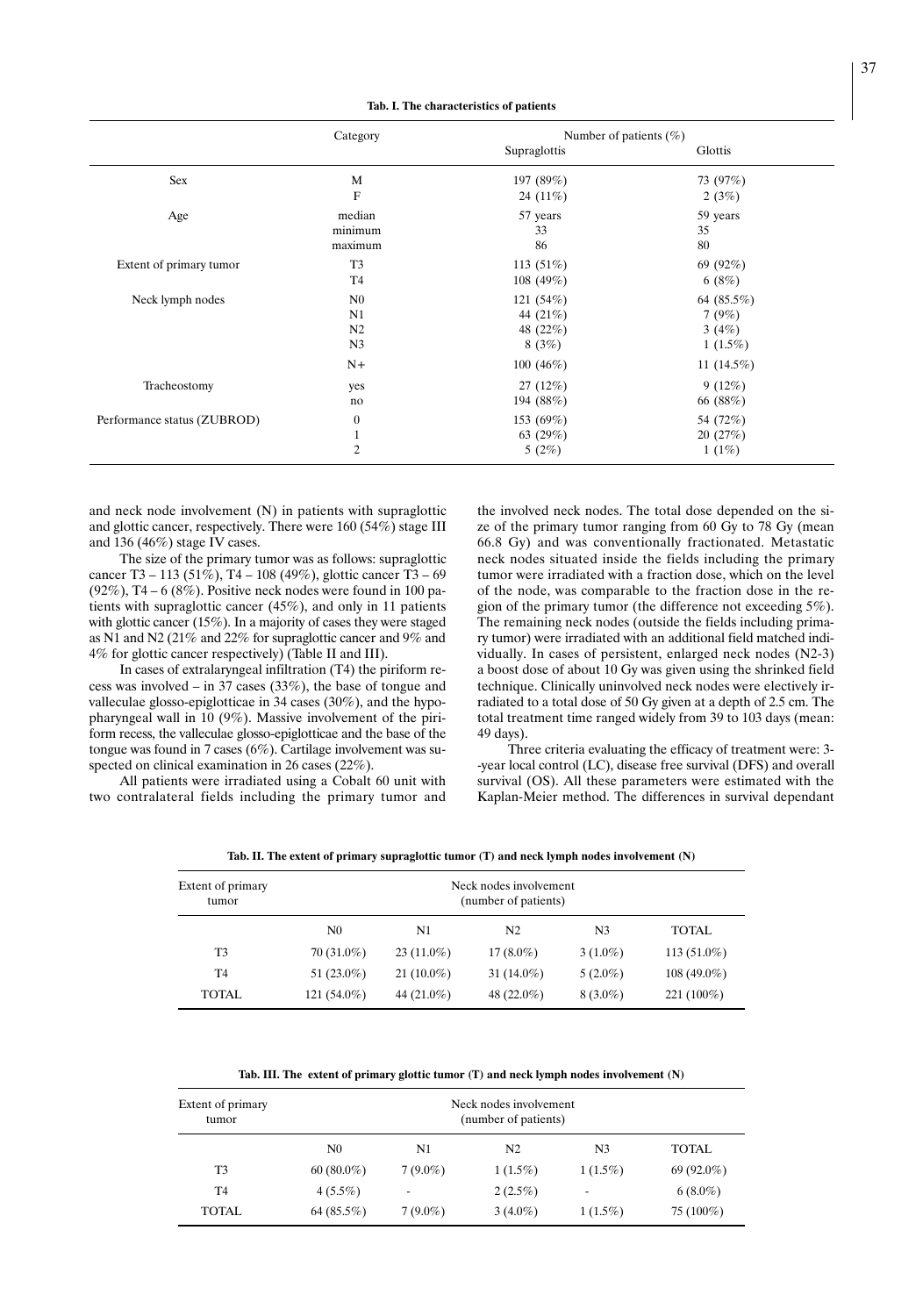| Clinical<br>factor      | Category       | Supraglottic cancer<br>$(p)^*$ |                | Glottic cancer<br>(p) |                |  |
|-------------------------|----------------|--------------------------------|----------------|-----------------------|----------------|--|
|                         |                | 3-year DFS                     | 3-year LC      | 3-year DFS            | 3-year LC      |  |
| <b>Sex</b>              | M              | 40.0 NS                        | 43.0 NS        | 43.0                  | 46.0           |  |
|                         | $\mathbf{F}$   | 44.0                           | 47.0           | ٠                     | ٠              |  |
| Extent of primary tumor | T <sub>3</sub> | 45.0 NS                        | 47.0 NS        | 44.0 NS               | 47.0 NS        |  |
|                         | T <sub>4</sub> | 35.0                           | 40.5           | 50.0                  | 50.0           |  |
|                         | T3-T4          | 40.0                           | 44.0           | 45.0                  | 47.5           |  |
| Extent of neck nodes    | N <sub>0</sub> | 50.0 $p = 0.001$               | 53.0 $p=0.001$ | 50.0 $p=0.060$        | 53.0 $p=0.060$ |  |
| involvement             | N1             | 38.0                           | 41.0           | 13.0                  | 14.0           |  |
|                         | N <sub>2</sub> | 23.0                           | 31.0           | 33.0                  | 33.0           |  |
|                         | N <sub>3</sub> | ٠                              |                |                       |                |  |
|                         | $N+$           | 28.0                           | 33.0           | 17.0                  | 18.0           |  |
| Tracheostomy            | Yes            | 4.0 $p=0.000$                  | 3.0 $p=0.000$  | 11.0 $p=0.020$        | 11.0 $p=0.005$ |  |
|                         | N <sub>0</sub> | 47.0                           | 51.0           | 49.0                  | 53.0           |  |

**Tab. IV. The relationship between selected clinical factors and 3-year DFS (disease free survival) and LC (local control) rates in patients with supraglottic and glottic cancer**

\*(p) – probability of difference

on the selected clinical and therapeutic factors were compared with the log-rank test; p value below 0.05 was taken to be statistically significant. Multivariate analysis of the prognostic factors using Cox regression model was also performed.

#### **Results**

The 3-year local control (LC) was noted in 46% of cases (Fig.1), disease free survival (DFS) in 41% (Fig.1) and overall survival (OS) in 48%. In the group of patients with supraglottic cancer the 3-year DFS was 40% and LC was 44%, as compared to patients with glottic cancer: 44% and 47.5%, respectively. The 3-year DFS was similar in male and female patients with supraglottic cancer – 40% and 44%, respectively. Due to a limited number of women with glottic cancer reliable analysis was impossible in this group (Tab. IV).



Fig. 1. Local control and disease free survival curves for patients with T3 – T4 laryngeal cancer.

The LC rates in patients with stage T3 were similar in both supraglottic and glottic cancer groups and equalled 47%. The group of patients with T4 glottic cancer was too small to perform a similar analysis (6 patients). The presence of involved neck nodes significantly worsened the LC and DFS rates. The 3-year LC rate in stage T3 without neck node involvement (N0) was 54%, as compared to 30% in the N+ group ( $p=0.008$ ) (Fig.2). In the group of patients with stage T4 similar results were observed – 50% and 33% respectively ( $p=0.060$ ) (Fig. 3).

For stage T4 laryngeal cancer the LC rate was correlated with the location of the extralaryngeal infiltration. Best prognosis was connected with the suspicion of carti-



Fig. 2. Local control curves for patients with T3 laryngeal cancer according to the extent of neck nodes involvement



Fig. 3. Local control curves for patients with T4 laryngeal cancer according to the extent of neck nodes involvement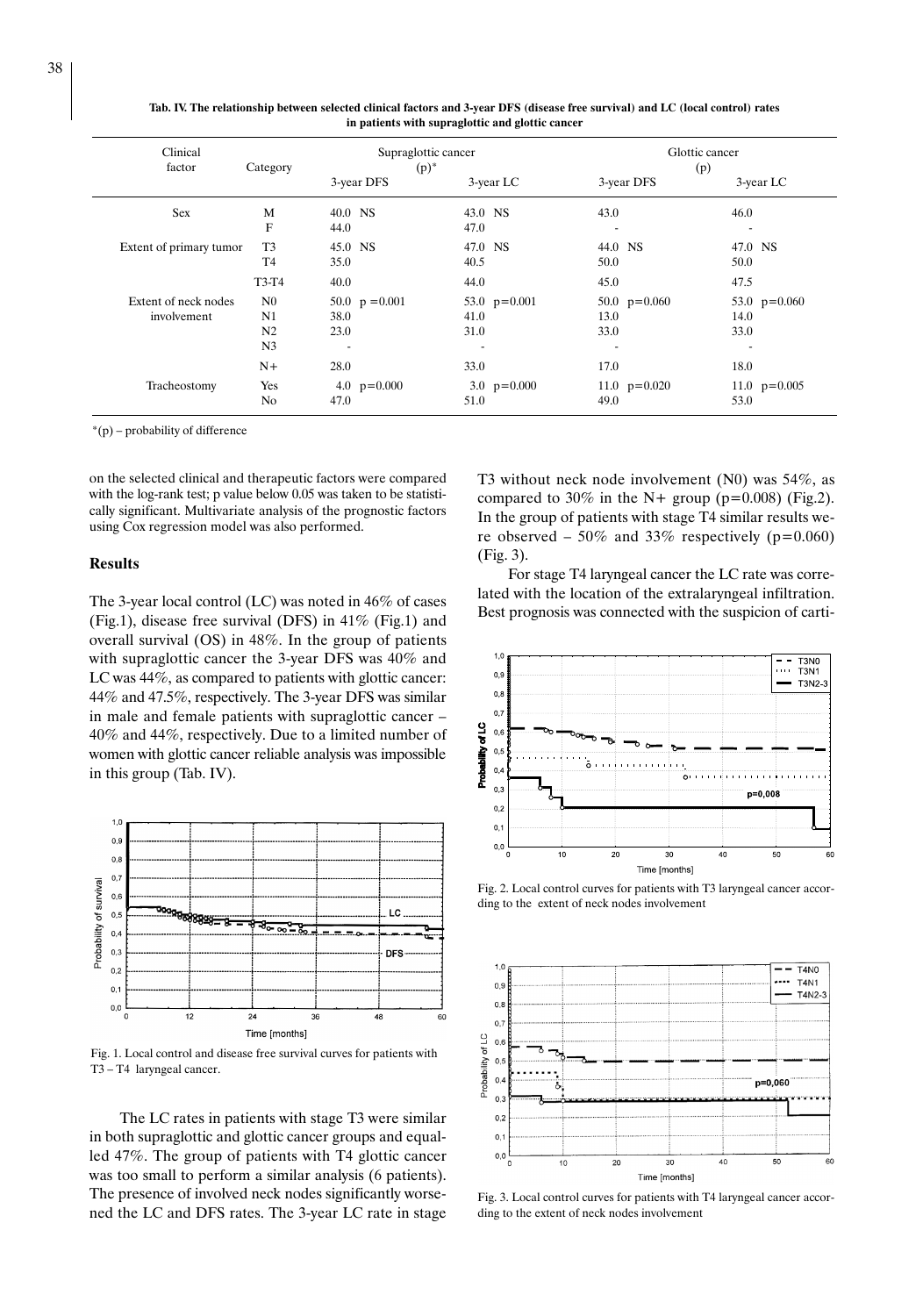lage infiltration  $-56\%$  of 3-year LC rate (Fig. 4). The worst results were noted in cases of massive infiltrations spreading from larynx through the hypopharynx – 13.5% of 3-year LC rate ( $p=0.034$ ).

Emergency tracheostomy before radiotherapy was very significantly  $(p=0.000)$  connected with worse treatment results. The 3-year LC rate in tracheostomy patients was 6%, as compared to 51% in non-tracheostomy patients (Fig. 5).

Multivariate analysis using the Cox regression model allowed to separate independent prognostic factors influencing the efficacy of radiotherapy of the advanced



Fig. 4. Local control curves for patients with T4 laryngeal cancer according to the directions of extralaryngeal tumor infiltration



Fig. 5. Local control curves for patients with T3-T4 laryngeal cancer with or without emergency tracheostomy

laryngeal cancer (Tab. V). The DFS of patients with advanced laryngeal cancer was very significantly and independently influenced by the necessity of emergency tracheostomy before treatment and the presence of neck node involvement.

Distant metastases were observed in 16 cases (5%) (13 cases of supraglottic cancer and 3 cases of glottic cancer). In a majority of cases they were located in the lungs (13 cases). There were also a few cases of metastases to the bones, the brain and the mediastinal nodes.

Salvage treatment was performed only in 17 patients (12%) in whom treatment failure after radiotherapy was recognized.

# **Discussion**

Our study of a group of 296 patients shows, that conventional radiotherapy is of limited effectiveness in the treatment of advanced supraglottic and glottic cancer (T3-4 N0-3). The basic cause of failure is the lack of cure of either the primary tumor and/or large neck nodes metastases. Some authors suggest that higher total doses of radiation may lead not only to increased tumor cure but also to an increased risk of radiation-induced complications [8, 12, 13]. Our results resemble those found in literature and suggest that patients with advanced laryngeal cancer should be primarily treated surgically with possible adjuvant radiotherapy [3, 14, 15]. In our group, radiotherapy alone allows to achieve a 3-year LC rate of 40-47%, depending to the location of the primary tumor. Our results are consistent with the observations of Skołyszewski et al. [3].

Mendenhall et al., in a comparable clinical material, have achieved better treatment results. In case of irradiation with two daily fractions (hyperfractionation) 5-year LC after radiotherapy alone was approximately 65%, and after "salvage" surgery it reached even 90%. With conventional radiotherapy these results were 53% and 71%, respectively [7]. Similar results were reported by Wang. The 5-year LC equalled 67% after hyperfractionated radiotherapy, as compared to 42% after conventional treatment [16].

Our study shows that the extent of neck node involvement (N+) significantly worsens the prognosis for both

**Tab. V. The relationship between selected prognostic factors and DFS in patients with T3-4 laryngeal cancer after radiotherapy (final model: x2=26,52; df=3, p=0.000)**

| Factor              | Category         | β     | Standard error<br>β | Relative risk<br>(RR) | 95% CI<br>of RR | $\boldsymbol{p}$ |  |
|---------------------|------------------|-------|---------------------|-----------------------|-----------------|------------------|--|
| Tracheostomy        | No               |       |                     | 1.00                  |                 |                  |  |
|                     | Yes              | 0.742 | 0.197               | 2.10                  | 1.43-3.09       | 0.000            |  |
| Enlarged neck nodes | N <sub>0</sub>   | ۰     |                     | 1.00                  |                 | 0.000            |  |
|                     | N1               | 0.286 | 0.083               | 1.33                  | 1.13-1.57       |                  |  |
|                     | N <sub>2</sub>   | 0.572 | 0.083               | 1.77                  | 1.50-2.08       |                  |  |
|                     | N <sub>3</sub>   | 0.858 | 0.083               | 2.36                  | 2.00-2.78       |                  |  |
| Age                 | continuous       | 0.013 | 0.008               | $1\%$                 | 1.00-1.03       | 0.115            |  |
|                     | from 33<br>to 86 |       |                     | for one year          |                 |                  |  |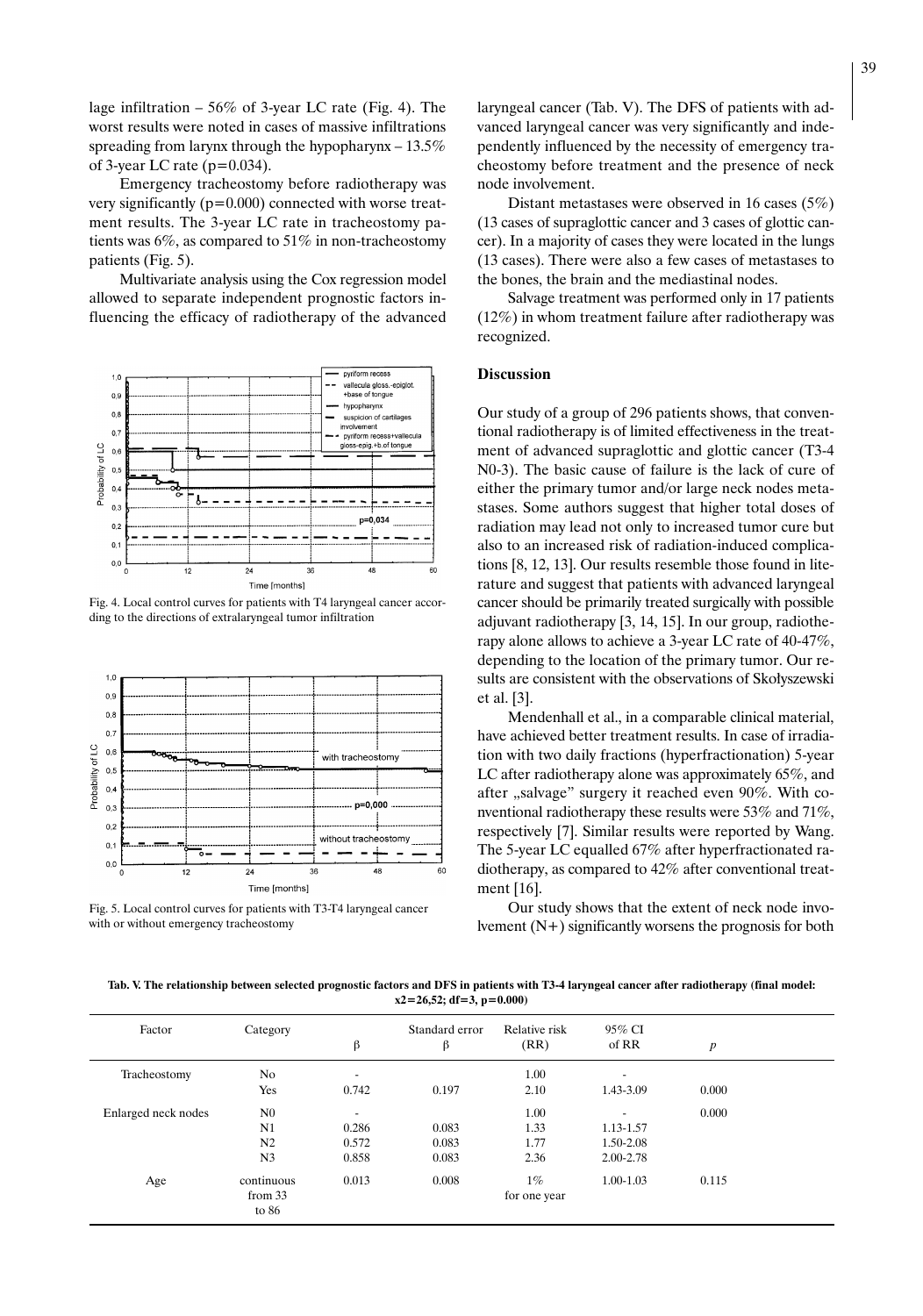locations of laryngeal cancer. The risk of neck node metastases is raised in supraglottic cancer, while the results are comparable with data from literature [17-20]. Skołyszewski et al. stressed the necessity of larger field irradiation, including the larynx and upper neck nodes in all patients with supraglottic cancer [3].

An assessment of five directions of extralaryngeal infiltration (T4) has shown, that the least unfavorable prognostic factor was the suspicion of cartilage infiltration (56% of 3-year LC rate). The significantly lowest 3-year LC rate (13.5%) was noted in cases of massive infiltration including anatomical structures of the hypopharynx (pyriform recess) and the oropharynx (base of tongue). It seems that the unexpectedly good results achieved in the group of patients in whom cartilage infiltration was suspected may be connected with a possible misdiagnosis of this symptom (at that time it was not possible to perform a precise CT examinations in all patients). A low LC rate in cases of pyriform recess and base of tongue infiltration is probably connected with the range and the depth of these infiltrations (large tumour mass and frequent ulcers suggest tumor radioresistance). Harwood et al. have also reported a higher LC rate in the case of carotid cartilage destruction, as compared to pyriform recess infiltration [21]. This part of our results suggests the necessity of performing routine accessory investigations (CT, USG) in order to define the exact extent of laryngeal cancer. The assessment of the extent of the advanced primary tumor should not be based only on clinical examination and laryngoscopy (direct or indirect), as such an attitude may sometimes lead to incorrect staging (usu ally downstaging) of the primary tumor. Helical computed tomography and nuclear magnetic resonance may be most useful in such cases [10]. Pre-treatment examination with CT scan and MRI may allow for the selection of patients with "favorable" tumors (egzophytic and superficial infiltrations of larynx), who stand a fair chance of cure and voice preservation after radiotherapy alone [7, 10].

The results of the performed analysis suggest that the necessity to perform an emergency tracheostomy before radiotherapy is significantly and independently connected with worse prognosis in patients with advanced laryngeal cancer. Emergency tracheostomy may favour local recurrence in this region, because of neoplastic cell inoculation during this procedure [22- -24]. Kowalski and Terhaard report a higher risk of recurrence in the tracheostomy region and an increased risk of death [25, 26]. Some authors recommend primary surgery followed by radiotherapy in such patients [27]. It seems obvious that an emergency tracheostomy may be connected with a number of other factors, such as poor performance status, large mass of primary tumor, deep infiltration and destruction of adjacent structures i.e. a probability of higher radioresistance of the tumour.

Our material and literature data [7] draw attention to the small number of patients with stage T4 glottic cancer. A probable reason for this is the fact that the glottic space is relatively small and that low staged, early symptomatic (voice hoarseness) cancers are diagnosed most often in this location. Extensive destructive cartilage infiltrations which spread outside the larynx are often diagnosed as supraglottic cancer (because of gross tumor volume) or as so-called "transglottic cancer". Therefore it is difficult to establish either the glottic or supraglottic origin of advanced primary tumours.

Our material also draws attention to the very small number of patients who underwent "salvage surgery" after radiotherapy alone. This problem was already reported by Skołyszewski et al. [3], who had suggested that it may be caused by delayed diagnosis of recurrence brought on by irregular follow-up. In such cases radical surgery is impossible because of a large size of the tumour; such patient are usually treated palliatively. This problem extends beyond the subject of our report and we have performed no such analysis. However there is no doubt that this is a serious clinical problem, which calls for more frequent follow-up, especially during first 12 months after treatment and for establishing more effective methods of early detection of failures after radiotherapy. In the material analysed by Mendenhall et al. "salvage surgery" was performed in a majority of patients with uncured primary tumor or with locoregional recurrence [7]. It influenced significant improvement of treatment results in patients with advanced laryngeal cancer.

Treatment of advanced laryngeal cancer still remains the subject of many clinical trials while two main directions of investigations remain an integral element of radiotherapy research:

- (a) investigations on unconventional methods of fractionation (accelerated and hyperfractionated radiotherapy) [28-33].
- (b) investigations on chemo-radiotherapy [34].

The main purpose of many of these trials is voice preservation – total laryngectomy or lymphangectomy is reserved for the treatment of failures (salvage surgery). Results of the few completed randomised trials have not revealed any therapeutic benefit after conservative treatment (chemo-radiotherapy vs surgery+radiotherapy) assessed according to local control, regional control and overall survival, although  $1/2 - 2/3$  of patients survive 3 to 5 years with voice preservation after such treatment [34].

#### **Conclusions**

- 1. Conventional radiotherapy of advanced laryngeal cancer has limited effectiveness (about 45% of 3-year DFS) as a method of radical treatment.
- 2. Poor prognostic factors in patients with advanced laryngeal cancer (T3-4) undergoing radiotherapy alone are: emergency tracheostomy and the presence of enlarged neck nodes.
- 3. The location and extent of extralaryngeal infiltrations influences the efficacy of radiotherapy in stage T4 laryngeal cancer.